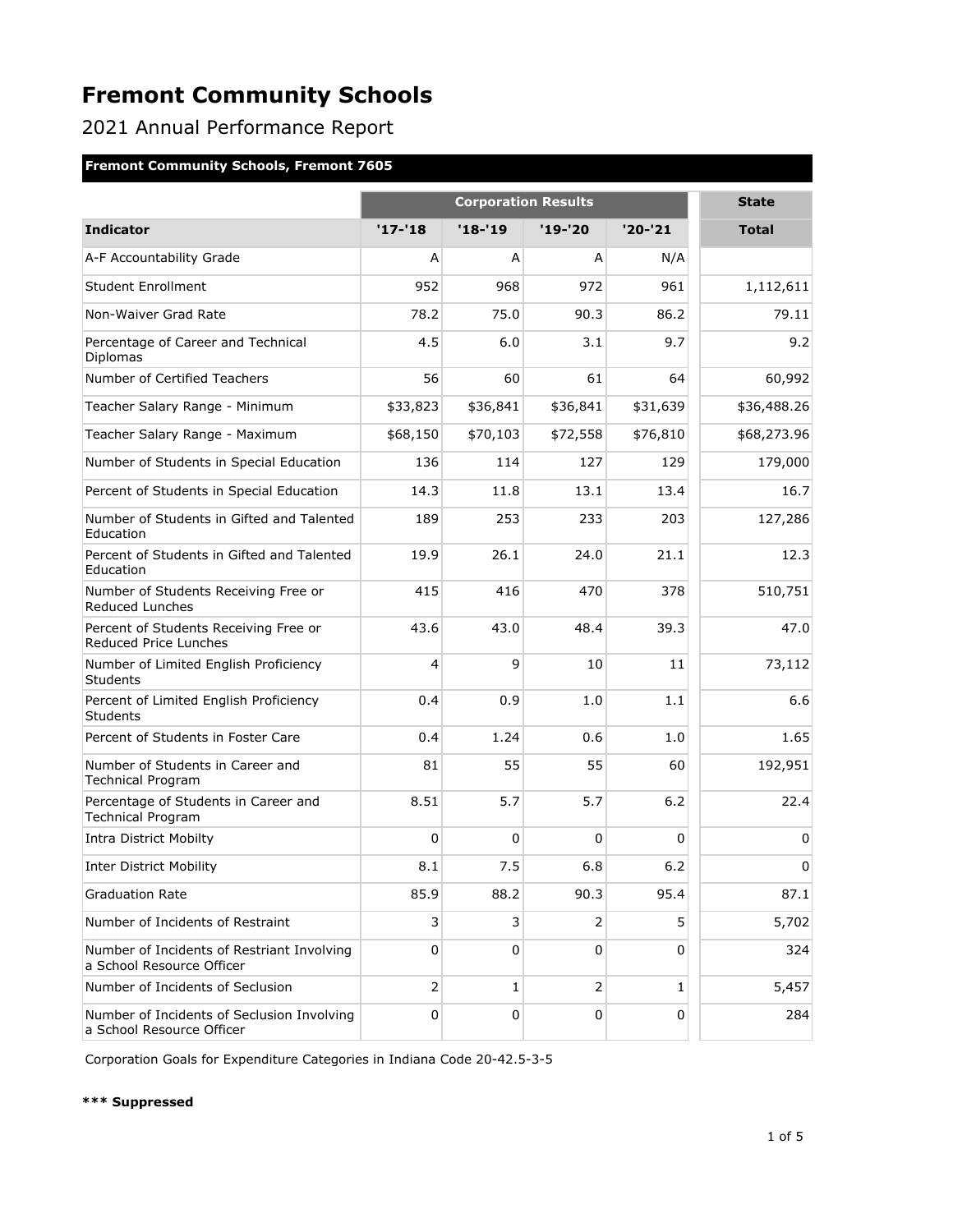## 2021 Annual Performance Report

### **Fremont High School, Fremont 7877**

|                                                                            | <b>School Results</b> |          |         |                | <b>State</b> |
|----------------------------------------------------------------------------|-----------------------|----------|---------|----------------|--------------|
| <b>Indicator</b>                                                           | $'17 - 18$            | $'18-19$ | '19-'20 | $'20-'21$      | <b>Total</b> |
| A-F Accountability Grade                                                   | А                     | A        | A       | N/A            |              |
| <b>Student Enrollment</b>                                                  | 298                   | 298      | 300     | 284            | 1,112,611    |
| Non-Waiver Grad Rate                                                       | 78.21                 | 75.00    | 90.28   | 86.15          | 79.11        |
| College and Career Readiness Rate                                          | 79.10                 | 77.6     | N/A     | N/A            |              |
| Number of Certified Teachers                                               | 20                    | 21       | 20      | 21             | 60,992       |
| Number of Students in Career and<br><b>Technical Program</b>               | 81                    | 55       | 55      | 60             | 192,951      |
| Percentage of Students in Career and<br><b>Technical Program</b>           | 27.18                 | $\Omega$ | 0       | 21.1           | 22.4         |
| * Grade 10 Percent Passing ISTEP+/<br><b>ILEARN Math Standard</b>          | 51.2                  | 40.6     | N/A     | 54.5           |              |
| * Grade 10 Percent Passing ISTEP+/<br><b>ILEARN Language Arts Standard</b> | 69.1                  | 79.7     | N/A     | 86.8           |              |
| * Grade 10 Percent Passing ISTEP+/<br><b>ILEARN Science Standard</b>       | 41.0                  | 80.0     | N/A     | 25.0           | 15.3         |
| Percent of Graduates Granted Waivers                                       | 9.0                   | 14.9     | 0.00    | 9.7            | 9.1          |
| SAT Average Score for Graduating Class                                     | N/A                   | 1048     | 0       | 1021           | 1078         |
| Percent of graduates receiving Academic<br>Honors Diploma                  | 0                     | 0        | 0       | 51.6           | 39.6         |
| Number of graduates receiving Core 40<br>Diploma                           | 59                    | 61       | 60      | 55             | 64648        |
| Percent of 12th Graders Taking SAT                                         | N/A                   | 40.3     |         | 18.4           | 22.0         |
| Percent Core 40 with Honors Diploma                                        | 41.8                  | 37.3     | 46.2    | 51.6           | 39.6         |
| Percent Core 40 Diploma                                                    | 88.1                  | 91.0     | 92.3    | 88.7           | 90.1         |
| Pupil Enrollment to Certified Employee<br>Ratio                            | 13.5                  | 12.9     | 13      | 12.3           | 12.7         |
| <b>Graduation Rate</b>                                                     | 85.9                  | 88.2     | 90.3    | 95.4           | 87.1         |
| Attendance Rate                                                            | 93.4                  | 93.9     | 94.3    | 94.4           | 93.3         |
| Number of Students with More Than 10<br><b>Unexcused Days Absent</b>       | 24                    | 29       | 17      | 34             | 0            |
| Number of Students absent greater than<br>10% of School Year               | 52                    | 49       | 38      | 32             | 0            |
| Number of Students Retained in the 9th<br>Grade                            | 0                     | 0        | 0       | 0              | 0            |
| Number of Students Who Have Dropped<br>Out                                 | 3                     | 4        | 3       | $\mathsf{2}\,$ | 5,586        |

\* In 2014-15 Indiana transitioned to new, more rigorous college-and-career ready standards and a new statewide assessment to measure these standards. Therefore, results are not comparable to previous data.

#### **\*\*\* Suppressed**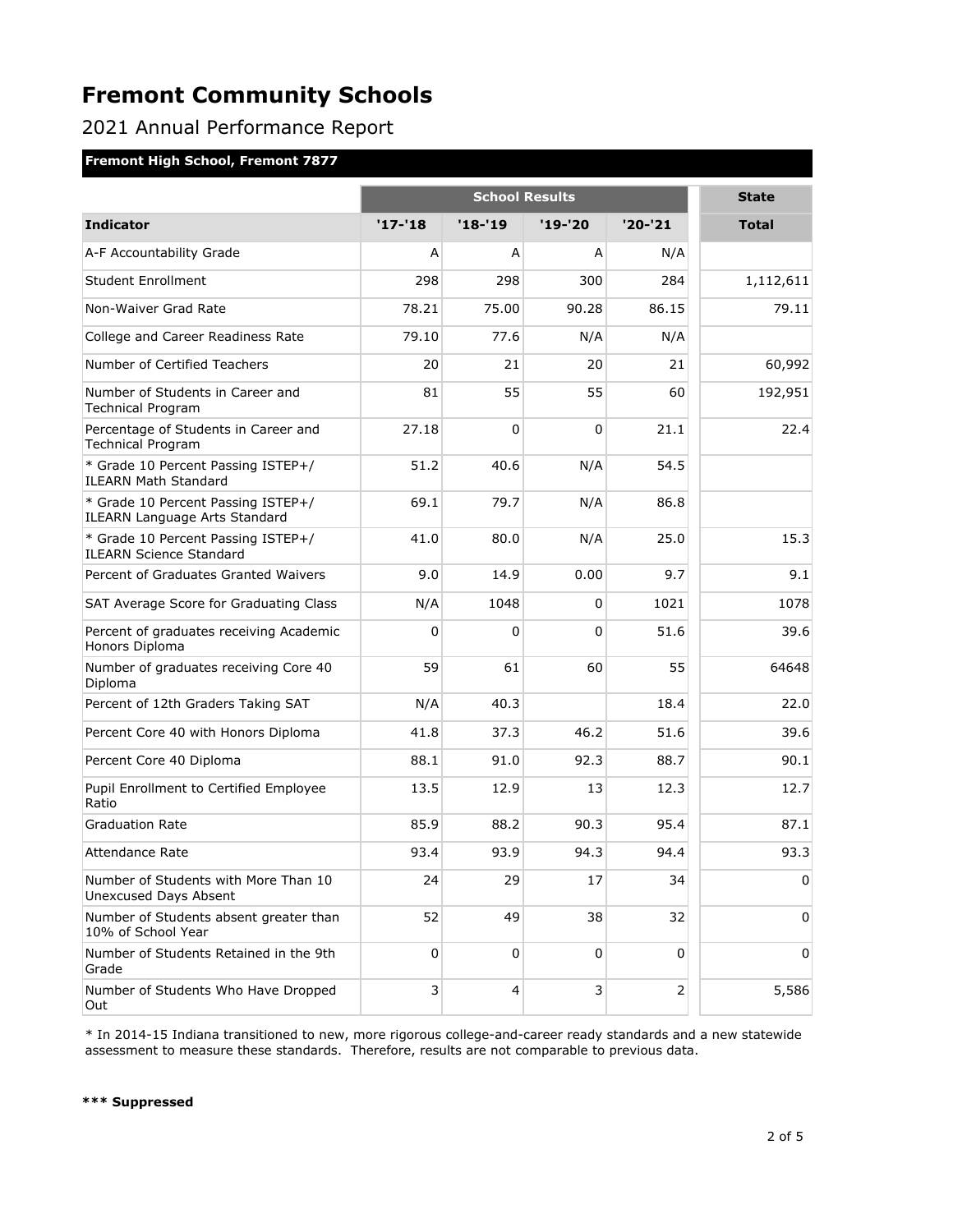### 2021 Annual Performance Report

### **Fremont High School, Fremont 7877**

|                                     | <b>School Results</b> |          |           |                | <b>State</b> |
|-------------------------------------|-----------------------|----------|-----------|----------------|--------------|
| <b>Indicator</b>                    | $'17 - 18$            | $'18-19$ | $'19-'20$ | $'20-'21$      | <b>Total</b> |
| Number of Students Suspended        | 29                    | 32       | 25        | 14             | 43,020       |
| Number of Students Expelled         |                       | 0        |           |                |              |
| Number of Out of School Suspensions | 25                    | 28       | 20        | $\mathsf{q}$   | 27,981       |
| Number of In School Suspensions     | 6                     | 6        | 5         | 5              | 20,769       |
| Number of Bullying Incidents        | 0                     | 0        |           | 2              | 1,984        |
| Number of Bullying Incidents        | 0                     | 0        |           | $\overline{2}$ | 1959         |

\* In 2014-15 Indiana transitioned to new, more rigorous college-and-career ready standards and a new statewide assessment to measure these standards. Therefore, results are not comparable to previous data.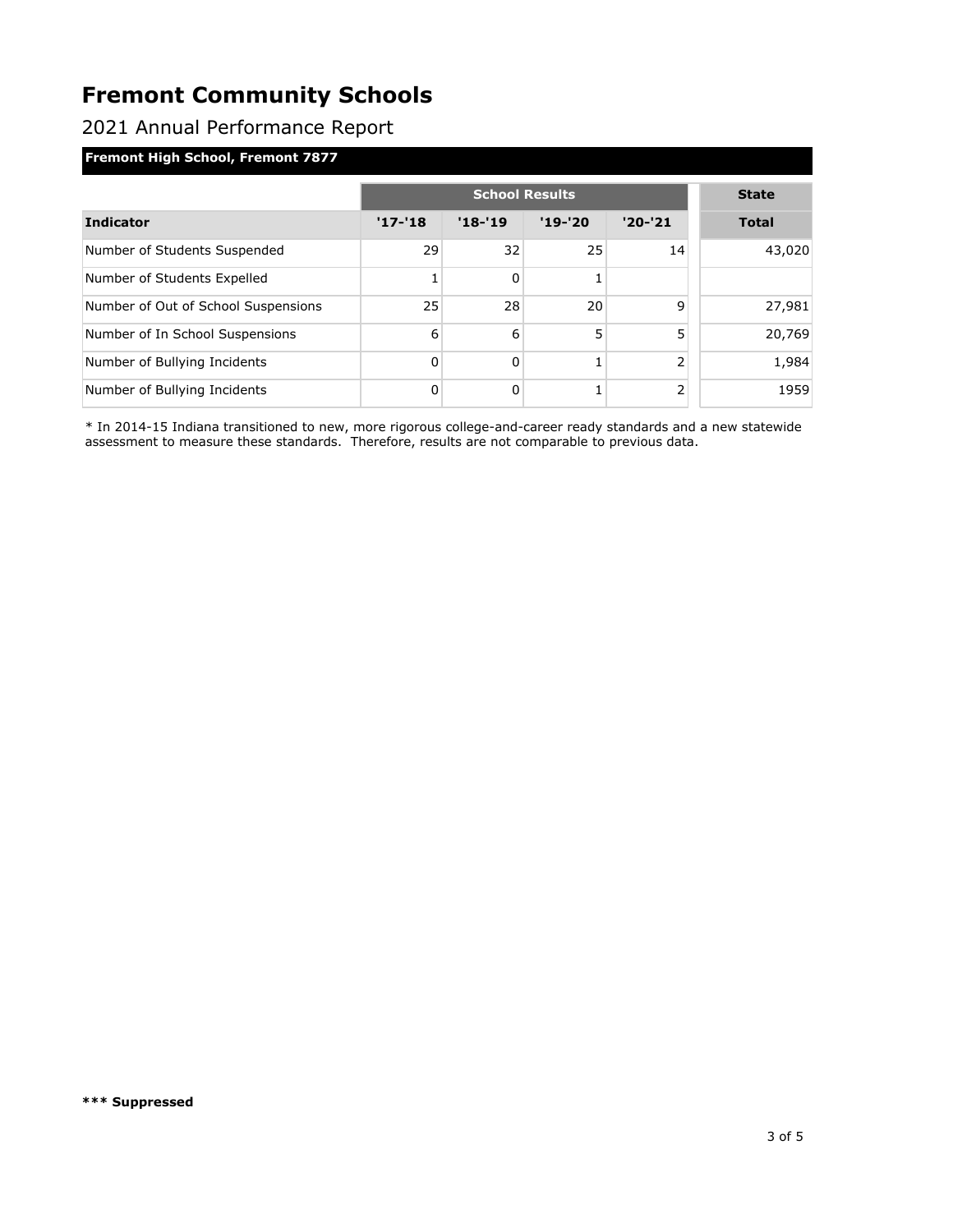2021 Annual Performance Report

### **Fremont Elementary School, Fremont 7881**

|                                                                    | <b>School Results</b> |            |           |             | <b>State</b> |
|--------------------------------------------------------------------|-----------------------|------------|-----------|-------------|--------------|
| <b>Indicator</b>                                                   | $'17 - 18$            | $'18 - 19$ | $'19-'20$ | $'20 - '21$ | <b>Total</b> |
| A-F Accountability Grade                                           | B                     | B          | B         | N/A         |              |
| Student Enrollment                                                 | 362                   | 368        | 377       | 376         | 1,112,611    |
| Number of Certified Teachers                                       | 21                    | 24         | 24        | 27          | 60,992       |
| Percentage of Students Passing IREAD                               | 90.1                  | 91.3       | N/A       | 86.8        | 80.4         |
| * Grade 3 Percent Passing ISTEP+/ ILEARN<br>Math Standard          | 53.1                  | 57.9       | N/A       | 50.0        | 48.7         |
| * Grade 3 Percent Passing ISTEP+/ ILEARN<br>Language Arts Standard | 65.4                  | 40.8       | N/A       | 35.3        | 38.7         |
| * Grade 4 Percent Passing ISTEP+/ ILEARN<br>Math Standard          | 69.7                  | 50.7       | N/A       | 47.9        | 43.7         |
| * Grade 4 Percent Passing ISTEP+/ ILEARN<br>Language Arts Standard | 69.7                  | 47.9       | N/A       | 43.8        | 39.6         |
| * Grade 4 Percent Passing ISTEP+/ ILEARN<br>Science Standard       | 68.4                  | 54.9       | N/A       | 52.1        | 36.1         |
| Pupil Enrollment to Certified Employee<br>Ratio                    | 15                    | 13.6       | 13        | 12.5        | 12.7         |
| <b>Attendance Rate</b>                                             | 96.0                  | 95.9       | 96.8      | 94.1        | 93.3         |
| Number of Students with More Than 10<br>Unexcused Days Absent      | 3                     | 8          | 1         | 55          | $\Omega$     |
| Number of Students absent greater than<br>10% of School Year       | 15                    | 11         | 6         | 58          | $\Omega$     |
| Number of Students Suspended                                       | 29                    | 28         | 23        | 3           | 43,020       |
| Number of Out of School Suspensions                                | 19                    | 18         | 20        | 3           | 27,981       |
| Number of In School Suspensions                                    | 20                    | 14         | 11        | 2           | 20,769       |

\* In 2014-15 Indiana transitioned to new, more rigorous college-and-career ready standards and a new statewide assessment to measure these standards. Therefore, results are not comparable to previous data.